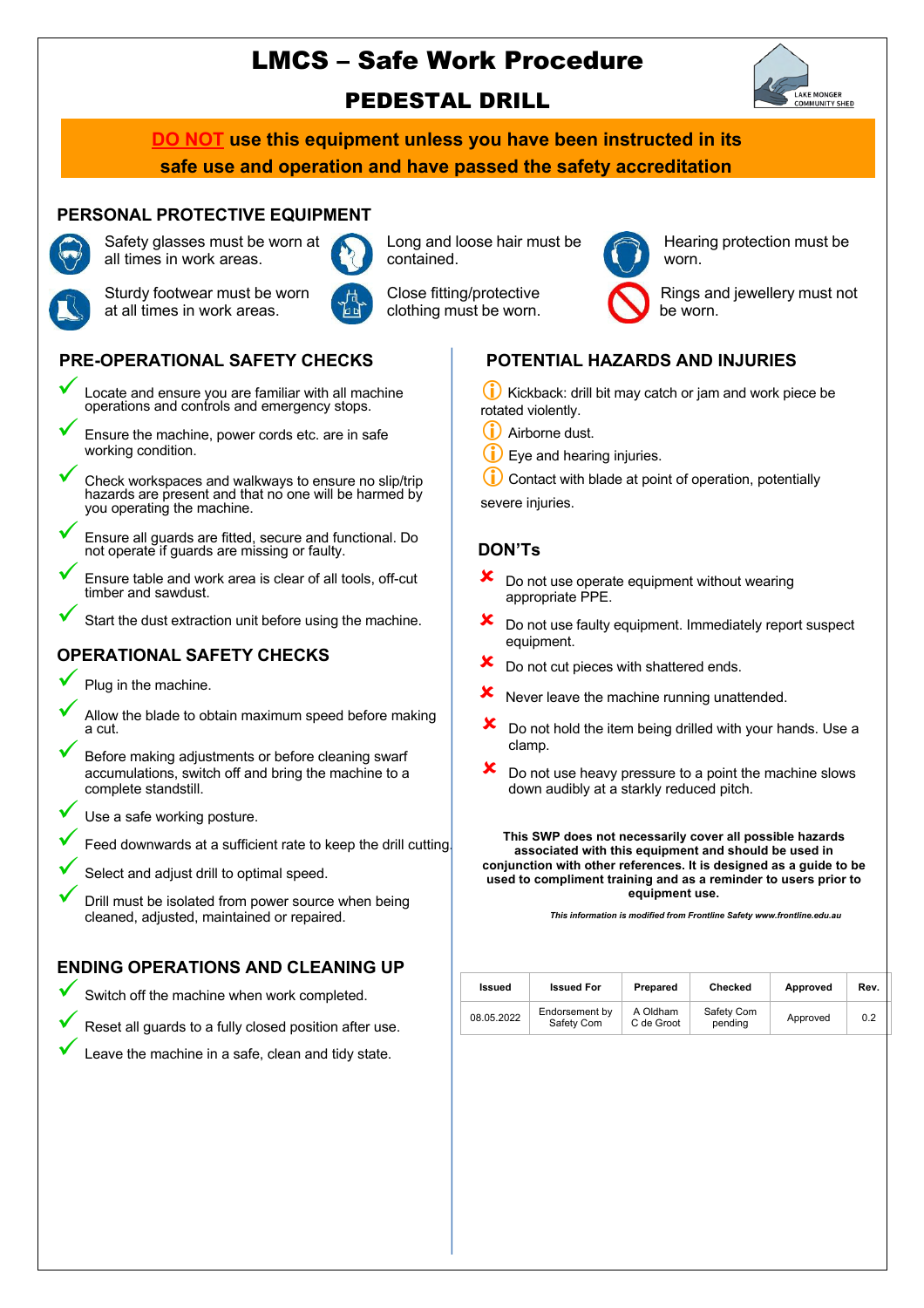

# Safe Operating Procedures – Pedestal Drill

#### **BACKGROUND INFORMATION & READING**

These videos will assist you in following safe work practices, especially the second video: https://www.youtube.com/watch?v=Nu9tYcld7ck https://www.youtube.com/watch?v=yPRFW2MHigE https://www.youtube.com/watch?v=aTpgXOCk3iI

### **FITNESS TO OPERATE THE PEDESTAL DRILL**

Members are expected to refrain from working on these power tools and machines if they acknowledge their own level of physical ability inhibits them from doing so safely.

However, if assessors determine that a member has some level of physical impairment that makes it unsafe to use machines, they will have no option other than to assess the member as not having the capacity to do so safely.

You can still do your projects, just mark the timber and ask another shed member to cut/machine the timber for you. You are not compelled to cut the timber yourself and in this environment, you will easily find others that are more than able and willing to do the cutting for you.

#### **GENERAL RULES & TIPS**

As your drill bit breaks through the underside ease up on the pressure to help prevent it grabbing.

A countersink or larger diameter bit can be carefully used to remove burrs from drilled holes.

No lubrication required for wood

For guidance on drilling speeds for different bit sizes, see charts below.

### **COMMON OPERATIONS ON PEDESTAL**





Figure 1 Adjust belt speed, typical Figure 2 Item to swing against column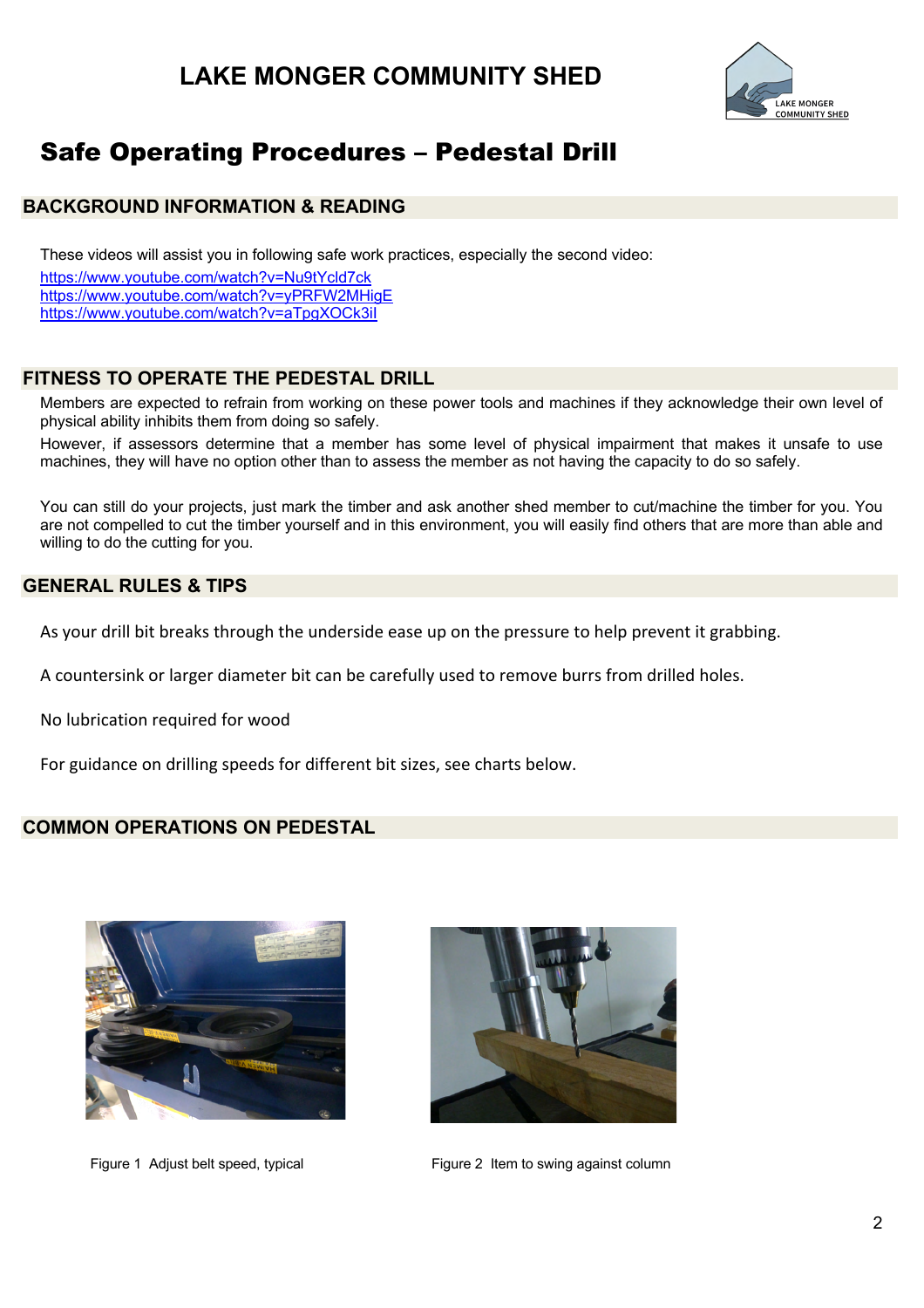

# **Refer also to the Nova Viking Manual**



This drill press is located in the woodworking area. It is direct drive and therefore does not require changing of the position of belts to change the spindle speed. Instead, the machine has variable speed and must not be used for steel. The depth can be set electronically and instead of the depth being mechanically limited, this machine just stops spinning when the programmed depth has been reached.

The pedestal drill in the metal working area is the traditional belt driven type with a mechanical depth stop.

# **Drilling Techniques and Speed Charts**

Once you have marked where you need the hole you will need to centre punch it. This will provide a start for the drill bit, preventing it from slipping or skating and ensuring accuracy. Line up the point of the tool with your mark, then hit the punch with a hammer to create a small round indentation. Be careful doing this on thin metal, you may need something behind to prevent it denting a larger area. When drilling metal you should always wear safety goggles. Be aware that the drill could jam in the hole as it breaks through the underside of a larger hole. Keep a good grip on it at all times. Also be aware of any sharp edges or burrs that the holes may have. Burrs can easily be removed using a file.

Set the machine speed according the hole you are drilling, ensure you are not drilling in the bed and routinely secure the item in the vice. In any case ensure that the item will swing against the column and position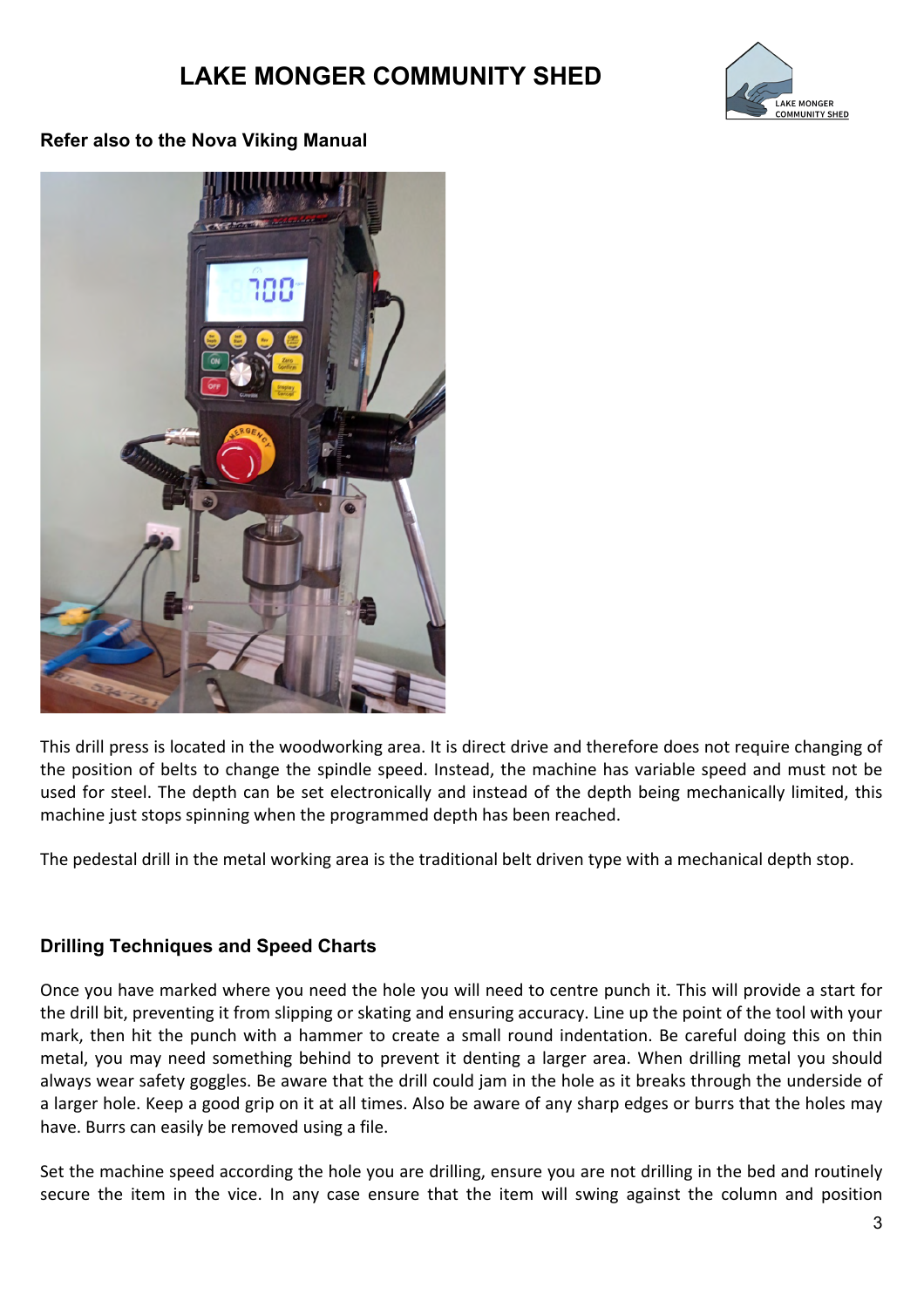

yourself such you are outside the arc of the anticipated movement.

To start the hole you will need a pilot hole. A bit around 3 or 4mm is ideal for a pilot hole. Once the pilot hole is drilled, then change up to a larger bit. If you require a hole of around 12mm, it is sometimes easier to use an intermediate size, like an 8mm, especially if you power drill isn't particularly powerful. It is essential to keep the bit as sharp as possible or there is a chance it will wander or overheat. Overheating a drill bit will damage it beyond repair.

Lubrication may well be required especially if you are drilling something thicker than the diameter of the bit, and always on stainless steel. Speed is another key factor for drilling metal. Take a look at the chart below for a guide. If your power drill does not have a variable speed control a good way is to intermittently pull the trigger on and off. This will give it a chance to slow and reach an optimum speed.

If you are drilling a deep hole of into think material you will need to remove the bit from the hole occasionally to allow any swarf to be removed from the hole.

| <b>Diameter of Drill Bit</b> | <b>Steel</b> | Aluminium/Wood |
|------------------------------|--------------|----------------|
| 3mm                          | 1820         | 2580 rpm       |
| 5mm                          | 1290         | 2580 rpm       |
| 7 <sub>mm</sub>              | 830 rpm      | 2580 rpm       |
| 9 <sub>mm</sub>              | 500 rpm      | 1820 rpm       |
| 13mm                         | 420 rpm      | 1350 rpm       |
| 15 <sub>mm</sub>             | 320 rpm      | 1290 rpm       |

### **Drilling Speeds**

Use these as a basic guideline for twist drills. Your power drills handbook should have the settings for speeds listed assuming it is variable speed.

For Stainless steel use a slower speed than recommended for steel.

It is essential not to run a drill too fast on stainless steel as it will heat up easily and become hard, making it very difficult to drill.

### **Technique- Hole saws, Step drills & Countersinks**

#### **Hole saws**

• When using a hole saw it will be essential to lubricate it.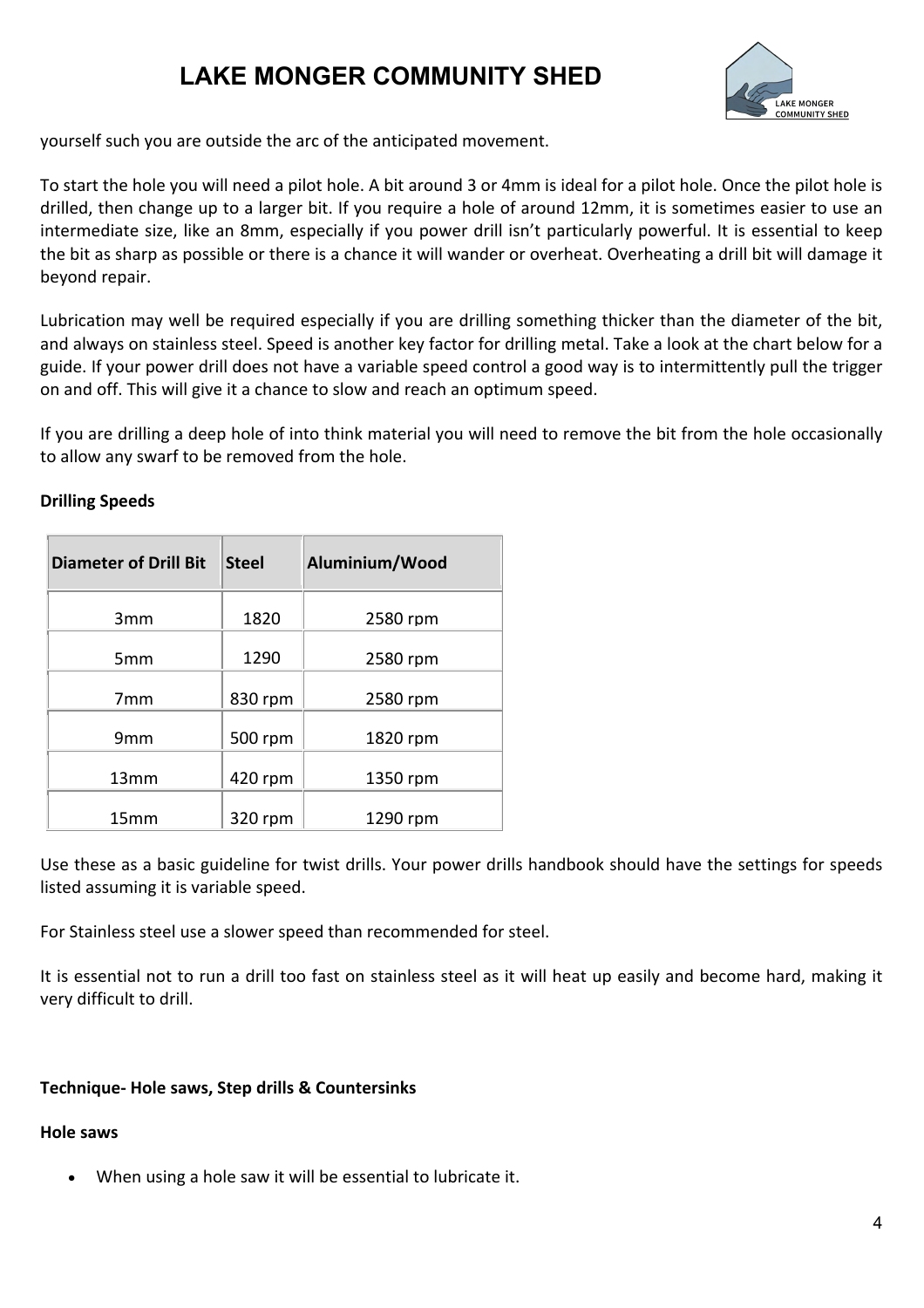

- Select the required size cutter and screw onto the arbour. The pilot drill should not extend past the teeth of the saw more than the thickness of what you are cutting. If necessary, clamp a piece of waste material to the back. This will also help reduce burring.
- Centre punch the drilling position, and begin drilling. The hole saw arbour will be fitted with its own pilot drill. Carefully drill the hole at around 970rpm. Slow the drill down as the teeth are about to come into contact. Hold perpendicular as possible so the teeth cut evenly. Keep going until you are through, don't be tempted to increase to a higher speed, this will stop it cutting, and simply wear the teeth out.

### **Cone & Step drills**

- Again, it is essential to keep these well lubricated.
- Depending on the tool you have you may or may not require a pilot drill. Some have them built into the ends.
- Centre punch and drill a pilot hole if required.
- Begin drilling at the necessary speed (check chart below) the larger diameter step you are using you will need to decrease the speed slightly.
- Drill with a firm pressure. As you approach the size you require be careful not to go too far, resulting in an oversized hole.

#### **Countersinks**

- Lubricating a countersink is necessary on metal. Once you have drilled the required diameter hole use a countersink to produce a chamfer for a countersunk screw or bolt head to sit into.
- Check the size of the countersink you have made to the screw frequently. Woodworkers' carbon steel countersink bits are not suitable for metal. You will require a HSS countersink bit, usually with three flutes. These are prone to slipping in chucks, therefore hexagonal shanks are preferred.

| <b>Diameter</b>   | <b>Steel</b> | <b>Stainless</b><br><b>Steel</b> | Aluminium/Wood |
|-------------------|--------------|----------------------------------|----------------|
| 16 <sub>mm</sub>  | 530 rpm      | $275$ rpm                        | 900 rpm        |
| 20 <sub>mm</sub>  | 460 rpm      | 230 rpm                          | 690 rpm        |
| 25mm              | 350 rpm      | 175 rpm                          | 525 rpm        |
| 30mm              | 285 rpm      | $145$ rpm                        | $425$ rpm      |
| 35mm              | 250 rpm      | $125$ rpm                        | 375 rpm        |
| 40 <sub>mm</sub>  | 220 rpm      | 110 rpm                          | 330 rpm        |
| 50mm              | 170 rpm      | 85 rpm                           | 255 rpm        |
| 75 <sub>mm</sub>  | $115$ rpm    | 55 rpm                           | $165$ rpm      |
| 100 <sub>mm</sub> | 85 rpm       | 40 rpm                           | $125$ rpm      |